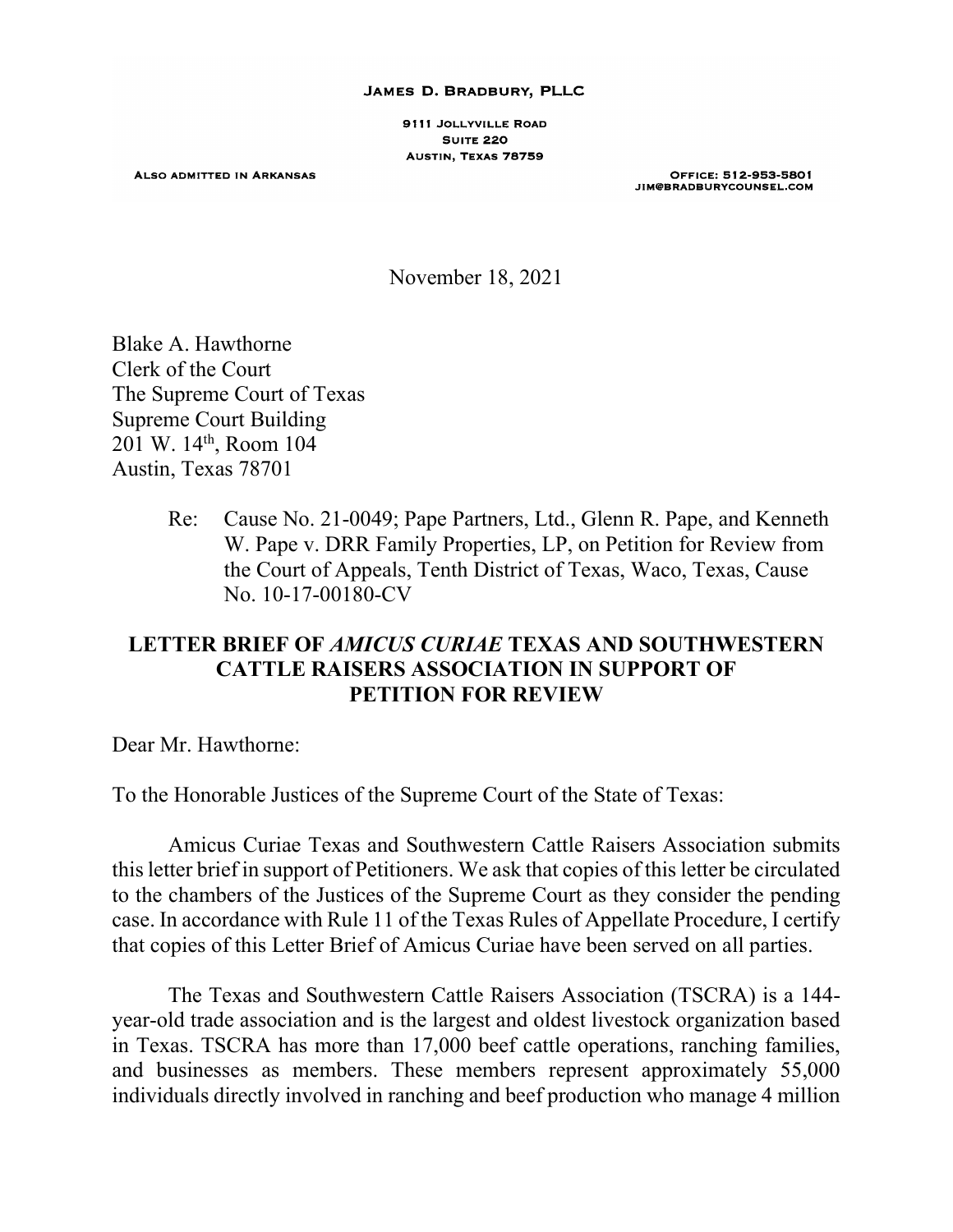head of cattle on 76 million acres of range and pastureland primarily in Texas, Oklahoma, and throughout the Southwest. TSCRA is not a party to the case and will pay all attorneys' fees incurred in the preparation of this letter brief.

The membership of TSCRA is comprised of agricultural operators, growers, and producers in the State of Texas who are concerned with the Court of Appeals' decision to assign exclusive jurisdiction to the Texas Commission on Environmental Quality for determining ownership disputes over water rights. The negative impacts of this decision to the agricultural economy in Texas, which has grown to more than \$21 billion annually, cannot be overstated. TSCRA seeks to provide important context concerning the far-reaching implications of the Court of Appeals' decision in this case, which could have lasting negative impact to Texas agriculture and landowners who will be left without an adequate forum for determining property disputes over water rights.

## **I. Introduction**

Water is the lifeblood of agriculture. It nourishes land, irrigates crops, and sustains livestock. Without adequate and reliable access to water, agriculture cannot survive. The protection of water rights as private property is, therefore, of critical importance to Texas agriculture.

Water scarcity is a growing problem in Texas. As the Texas population grows, the demands on water are increasing. Add an unpredictable Texas climate that oscillates between drought and flood conditions to these increasing demands, and the strain on water resources is significant. The ownership of water rights and the ability to have ready and continuing access to water, therefore, is highly valuable. As with any other valuable property right, disputes arise as to ownership of these rights and interests. Maintaining certainty, fairness, and stability in how these disputes are determined is essential. Whether disputes over ownership of land or water rights, Texas courts are the only proper forum.

As land values continue to rise and water grows scarcer, the need for this clarity and consistency is paramount. Texas is at the forefront of the nation in population growth with at least 7 of the 15 fastest growing cities in the U.S. Tex. A&M Nat. Res. Institute, Texas Land Trends: Status Update and Trends of Texas Working Lands 1997-2017 ("Texas Land Trends"), Dec. 2019, at 2, *available at*  [https://txlandtrends.org/media/qzpblz2j/texas-land-trends\\_status-update-and-](https://txlandtrends.org/media/qzpblz2j/texas-land-trends_status-update-and-trends-of-tx-working-lands.pdf)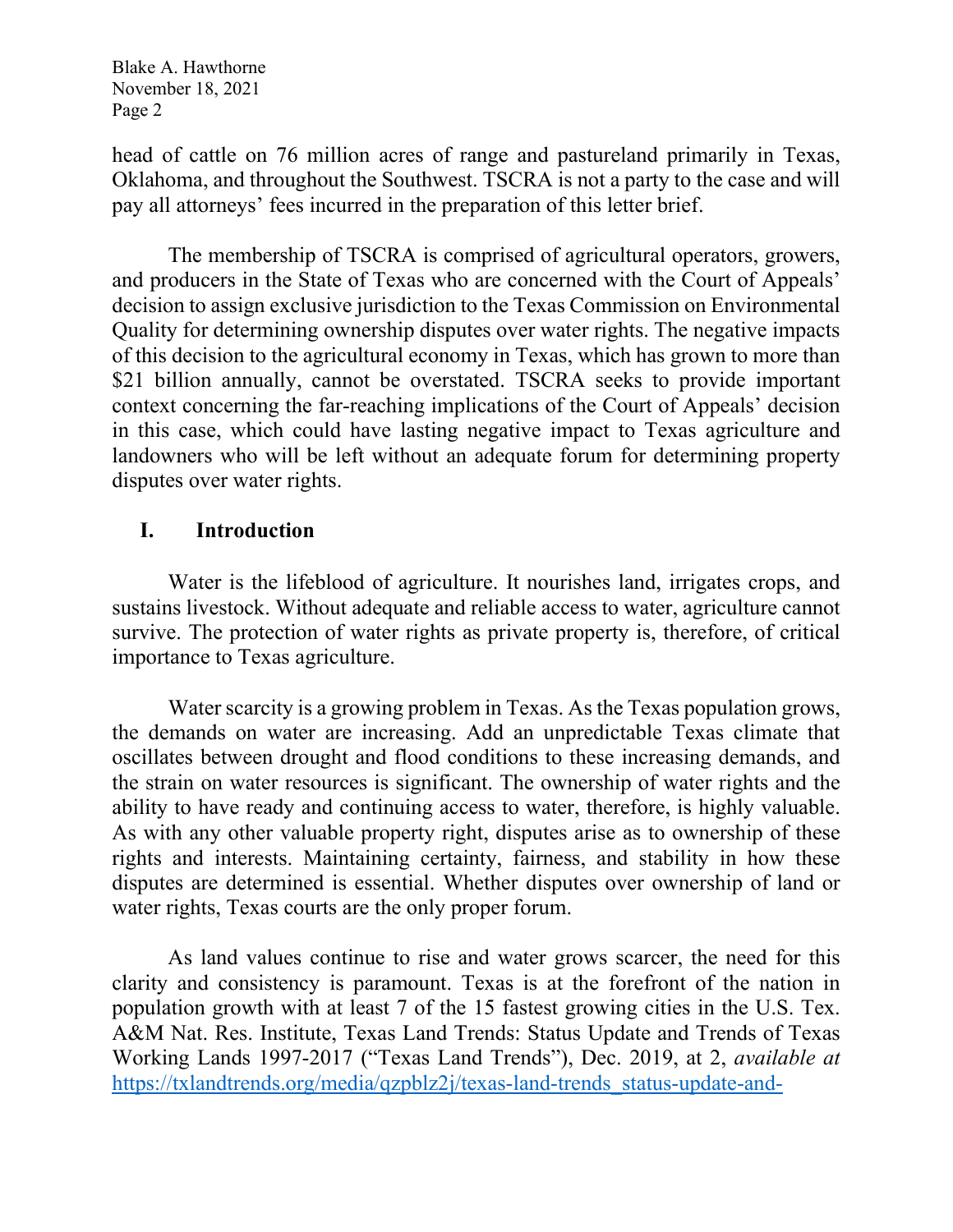[trends-of-tx-working-lands.pdf.](https://txlandtrends.org/media/qzpblz2j/texas-land-trends_status-update-and-trends-of-tx-working-lands.pdf) From 1997 to 2017, the Texas population increased by 48%. *Id*. By 2050, Texas is expected to be home to over 40 million residents. *Id*. The 2022 State Water Plan projects that statewide water demand will increase by approximately 9 percent by 2070. 2022 State Water Plan, at A-46 (2021), *available at* [https://www.twdb.texas.gov/waterplanning/swp/2022/index.asp.](https://www.twdb.texas.gov/waterplanning/swp/2022/index.asp) As a result of the exploding population, land values are increasing and with it, the value of water rights. Cities across the state are looking for additional sources of drinking water to supply their citizens. While irrigation is currently the largest water demand category in Texas, municipal demand is projected to surpass irrigation by 2060. *Id*. Consistent and reliable access to water is a growing commodity. As these transactions increase, the potential for disputes over ownership will rise as well.

The Waco Court of Appeals' decision in this case turns longstanding property and water rights precedent on its head. The implications of this decision to agriculture and Texas landowners are disastrous. Not only does it threaten reliable access to surface water, but it injects chaos into the law and process concerning water law in Texas. The ripples of this impact will be felt far beyond the context of water rights. TSCRA joins other *amici curiae* Texas Commission on Environmental Quality (TCEQ) and Texas Water Conservation Association in supporting the grant of the Petition for Review in this case, and urge the Court to reverse the Court of Appeals' decision in this case.

# **II. TCEQ is Neither Authorized Nor Equipped to Determine Property Disputes, and Texas Law Does Not Support TCEQ's Jurisdiction Over Water Rights Ownership Disputes**

At its heart, this case is a property dispute. It is an ownership dispute over who owns certain water rights. This is not a case seeking issuance of a water right. This is not a case involving an application for a permit to use or divert water, either of which is unquestionably within the jurisdiction of TCEQ. It is a property dispute, and the property at issue is a water right.

As an administrative agency, TCEQ is a creature of the Legislature and wields only those powers and authority expressly granted to it by the Legislature. *See Tex. Mun. Power Agency v. Pub. Utility Com'n of Tex.*, 253 S.W.3d 184, 193 (Tex. 2007). The Legislature has given TCEQ exclusive jurisdiction over certain matters. *See, e.g.*, Tex. Water Code § 58.027 (granting Texas Natural Resource Conservation Commission (predecessor to TCEQ) "exclusive jurisdiction" concerning petitions for creation of irrigation districts). In such instances, the term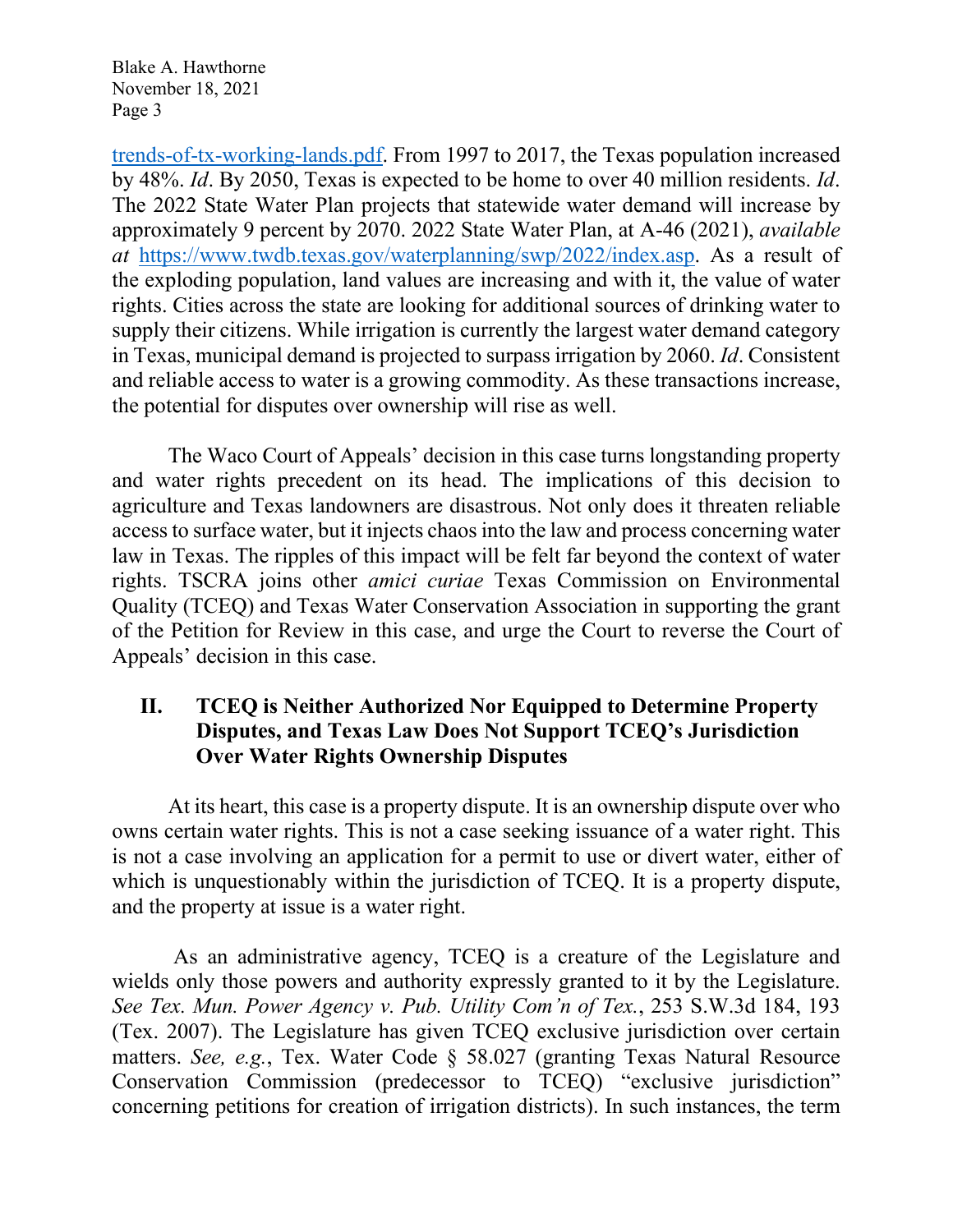"exclusive jurisdiction" was expressly used. Significantly, the Legislature declined to reference "exclusive jurisdiction" concerning TCEQ's role with water rights, referring only to "general jurisdiction." *See* Tex. Water Code § 5.013. The courts may not read an alternative interpretation into the statute. *See Cameron v. Terrell & Garrett, Inc.*, 618 S.W.2d 535, 540 (Tex. 1981) (reasoning "we believe every word excluded from a statute must also be presumed to have been excluded for a purpose. Only when it is necessary to give effect to the clear legislative intent can we insert additional words or requirements into a statutory provision"). Moreover, general jurisdiction to issue water rights does not confer any authority to TCEQ with respect to determining disputes over ownership of previously issued surface water rights.

The Court of Appeals concedes that the statute at issue, Tex. Water Code § 5.013, does not expressly grant exclusive jurisdiction over water rights to the TCEQ. *Pape Partners, Ltd. v. DRR Family Props. LP*, 623 S.W.3d 436, 440 (Tex.App.— Waco 2020, pet. filed). Nonetheless, the court improperly infers such exclusive jurisdiction from TCEQ's general jurisdiction over Texas surface water. The court cites to statutes and case law that address water quality, wastewater discharge permits, and water and sewer utility rates in support—none of which have any bearing on whether TCEQ is authorized to determine property disputes. The Court of Appeals' leap that because the dispute concerns water rights TCEQ has exclusive jurisdiction is akin to saying that because a contract concerns oil and gas, any dispute over that contract must be adjudicated by the Railroad Commission of Texas. Neither situation is supported by Texas law.

This Court long ago settled the matter of whether a state agency could determine property rights. In *Board of Water Engineers v McKnight*, this Court considered what is required to adjudicate property rights, pointing to an analysis of the "most intricate questions of law and fact-questions with respect to the validity and superiority of land titles, questions of contract, questions of boundary, questions of limitations, and questions of prescription." 299 S.W. 301, 307 (Tex. 1921). These questions, the Court concluded, were "strictly judicial" and such inquiries belonged solely in the courts. *Id*.

The fact that TCEQ plays some role in the issuance of water rights under the Adjudication Act is of no consequence. It does not supply any authority or basis for allowing a state agency to interpret contracts or deeds or to make a binding determination on who owns a previously issued water right in Texas. This dispute sounds squarely in property law and falls solely within the jurisdiction of the courts. *See id.*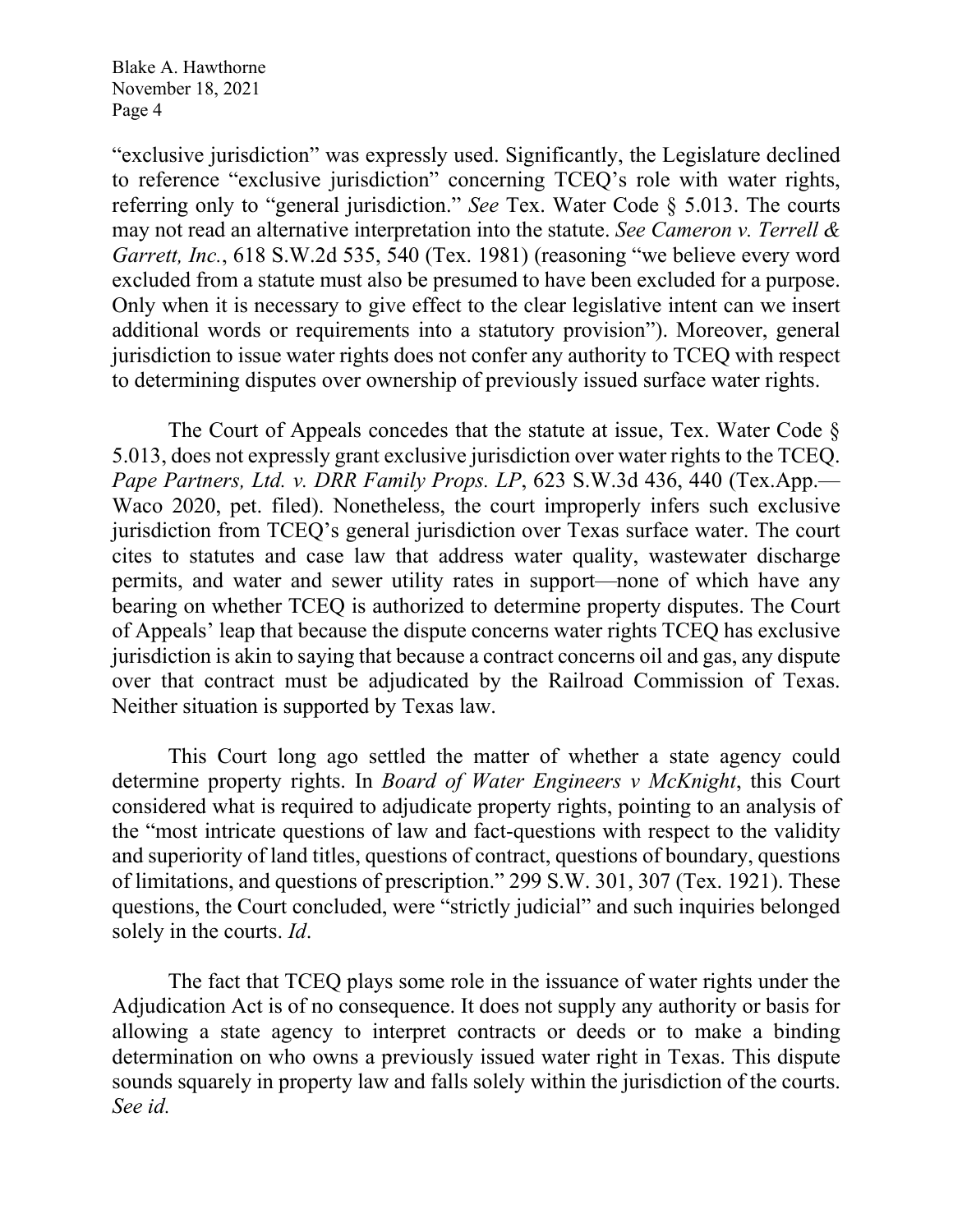# **III. The Court of Appeals' Decision Sows Uncertainty, Confusion, and Disorder that Will Have Far-reaching Implications**

The Court of Appeals' grant of exclusive jurisdiction to TCEQ over water rights ownership disputes injects significant chaos into Texas law. Surface water rights are but one stick in the property "bundle of sticks." Landowners may hold rights in the land, minerals, surface water, and groundwater. It is not uncommon for landowners to challenge ownership as to multiple types of property rights in suits regarding contracts and affecting title in Texas courts.

Traditionally, these disputes over ownership and property rights would fall squarely within the purview of Texas courts. Under the Court of Appeals' decision, however, the current clarity over the proper forum to resolve such disputes breaks down entirely. TCEQ may have some authority as to surface water, but not groundwater. Following the Court of Appeals decision in this case, a landowner who is challenging ownership of land, surface water rights, and groundwater rights would be in a position of having to file suit in court for the land and groundwater issues and separately seek administrative remedies before TCEQ for surface water rights. Such a system is not only wholly inefficient but places a significant burden on landowners—one that few can afford to bear.

Moreover, TCEQ has long taken the position across the board that it does not have any jurisdiction over private property issues. This often comes up in water quality or air permitting cases. Protestants consistently raise the issue of diminution of property values, and TCEQ always declines to consider that issue, stating that it does not have jurisdiction over property issues. Should the Court of Appeals' decision stand in this case, it merits consideration of what impact it may have on these other regulatory processes. First, there is good reason that TCEQ and other similar permitting agencies do not decide questions of property rights—Texas courts do that. Second, if TCEQ were to delve into deciding claims of property rights, it would open a wide door and change the work of TCEQ entirely. Would TCEQ (and other agencies as well) now have not only the ability but the obligation to consider these complaints as to property values? Would permit applicants be required to obtain appraisals to demonstrate no diminution in value to surrounding property as a part of its application? Would protestants be able to claim and seek damages before a state agency for injury to their property from permits issued by state agencies? Historically the answer to each of these questions has been unequivocally "no." The Court of Appeals' decision in this case, however, makes the answer less certain.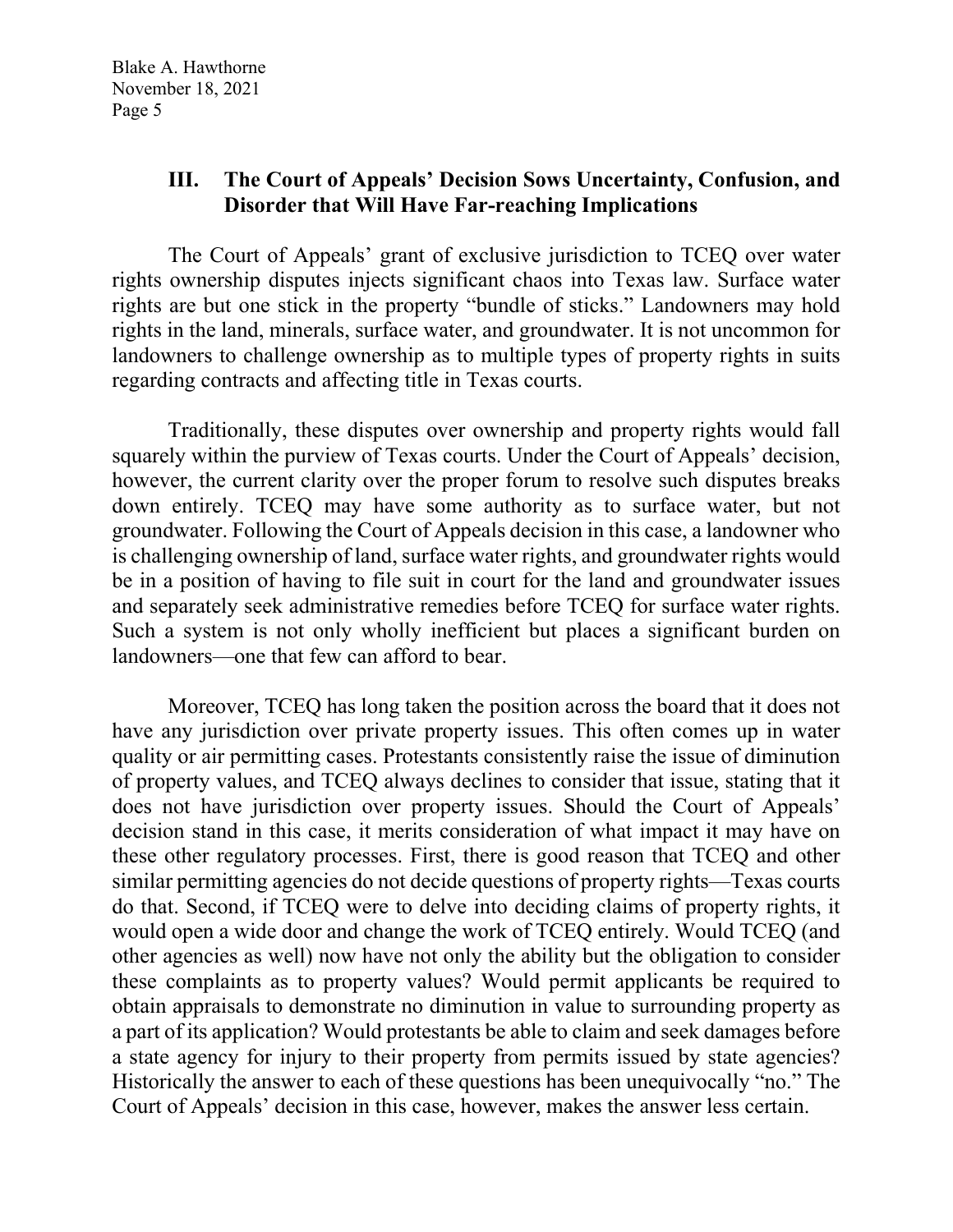Notably, TCEQ itself decidedly and firmly declines jurisdiction over water rights ownership disputes. *See Amicus Curiae* Brief of the Texas Commission on Environmental Quality in Support of the Petition for Review (filed Aug. 26, 2021), at 3 (stating "the Commission's authority does not extend to adjudicating private disputes simply because they involve water rights. Once a water permit is issued and vested in the holder, it can be bought and sold like any other property. And, like any disagreement about the ownership of property, a dispute about who owns the water rights is properly adjudicated in court"). If this Court endorses the Court of Appeals' expansion of TCEQ's jurisdiction and assigns the obligation to an agency that itself disputes such jurisdiction, landowners are left in a vacuum.

The Court of Appeals and Respondent rely solely on inferences and the purported absence of any direct prohibition of TCEQ's jurisdiction. Neither the Court of Appeals nor the Respondent point to any case where TCEQ has decided a private property rights dispute over a water right. There is no express delegation of such authority by the Legislature. TCEQ itself disavows such jurisdiction and authority, drawing a clear distinction between general jurisdiction over water rights and jurisdiction over property disputes. In the face of the Court of Appeals' decision, clarity is now needed from this Court to ensure Texas landowners have continued and reliable access to Texas courts for the resolution of property disputes.

Finally, TCEQ is not equipped to be the arbiter of property disputes. As the *McKnight* court reasoned, property rights disputes involve intricate questions of law, evidence gathering, and fact-finding. Under the Court of Appeals' decision, TCEQ would now be responsible for reviewing and interpreting countless contracts, deeds, and conveyances for any and every dispute concerning surface water rights. TCEQ itself disclaims this role and authority. As water grows scarcer, the value of these water rights increases. The errant decision in this case places landowners at the mercy of an agency ill-equipped and unwilling to adjudicate these high-dollar disputes. TSCRA urges this Court to grant the Petition for Review and reverse the Court of Appeals' decision.

## **IV. Conclusion**

Texas law is well-settled that property disputes are within the purview of the courts. Texas landowners depend on a consistent, fair, and thorough process before the courts to ensure the protection of important property rights. Water rights are quickly becoming among the most highly-coveted and highly-valued property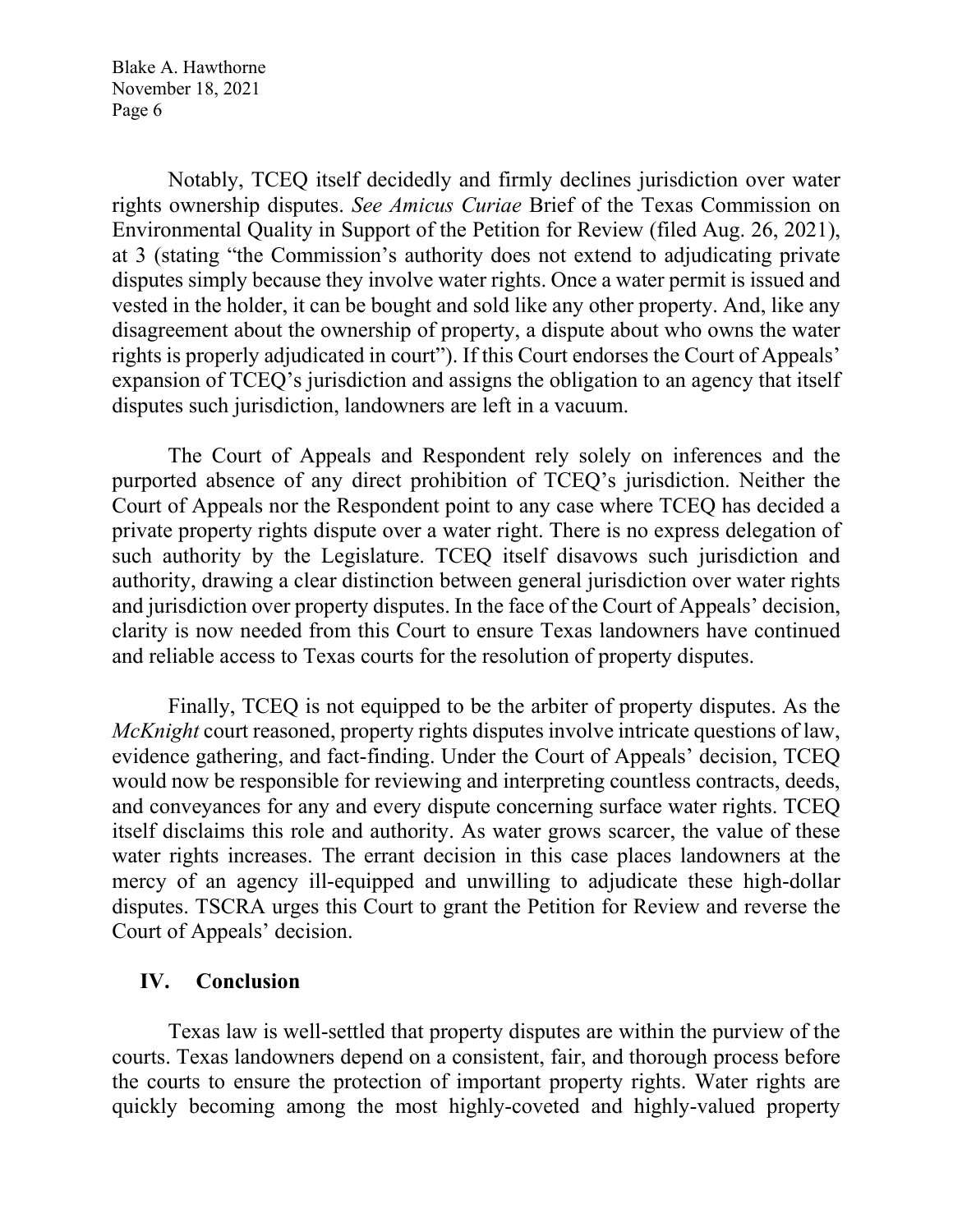rights. The Court of Appeals' decision upends decades of law concerning how these rights are considered, interpreted, and protected. TSCRA supports the Petition for Review in this case and respectfully prays that the Court grant the Petition for Review and reverse the Court of Appeals.

Respectfully submitted,

*/s/ James D. Bradbury*

James D. Bradbury Texas Bar No. 02814500 Courtney Cox Smith Texas Bar No. 24045711 JAMES D. BRADBURY, PLLC 9111 Old Jollyville Road, Suite 220 Austin, Texas 78759 (512) 953-5801 (Tel) [jim@bradburycounsel.com](mailto:jim@bradburycounsel.com) [ccox@bradburycounsel.com](mailto:ccox@bradburycounsel.com)

# **ATTORNEYS FOR AMICUS CURIAE**

# **CERTIFICATE OF COMPLIANCE WITH TRAP 9.4(i)**

This is to certify that the foregoing Letter Brief of Amici Curiae consists of 2,249 words, in accordance with the Texas Rule of Appellate Procedure 9.4(i)(2).

*/s/ James D. Bradbury*

James D. Bradbury